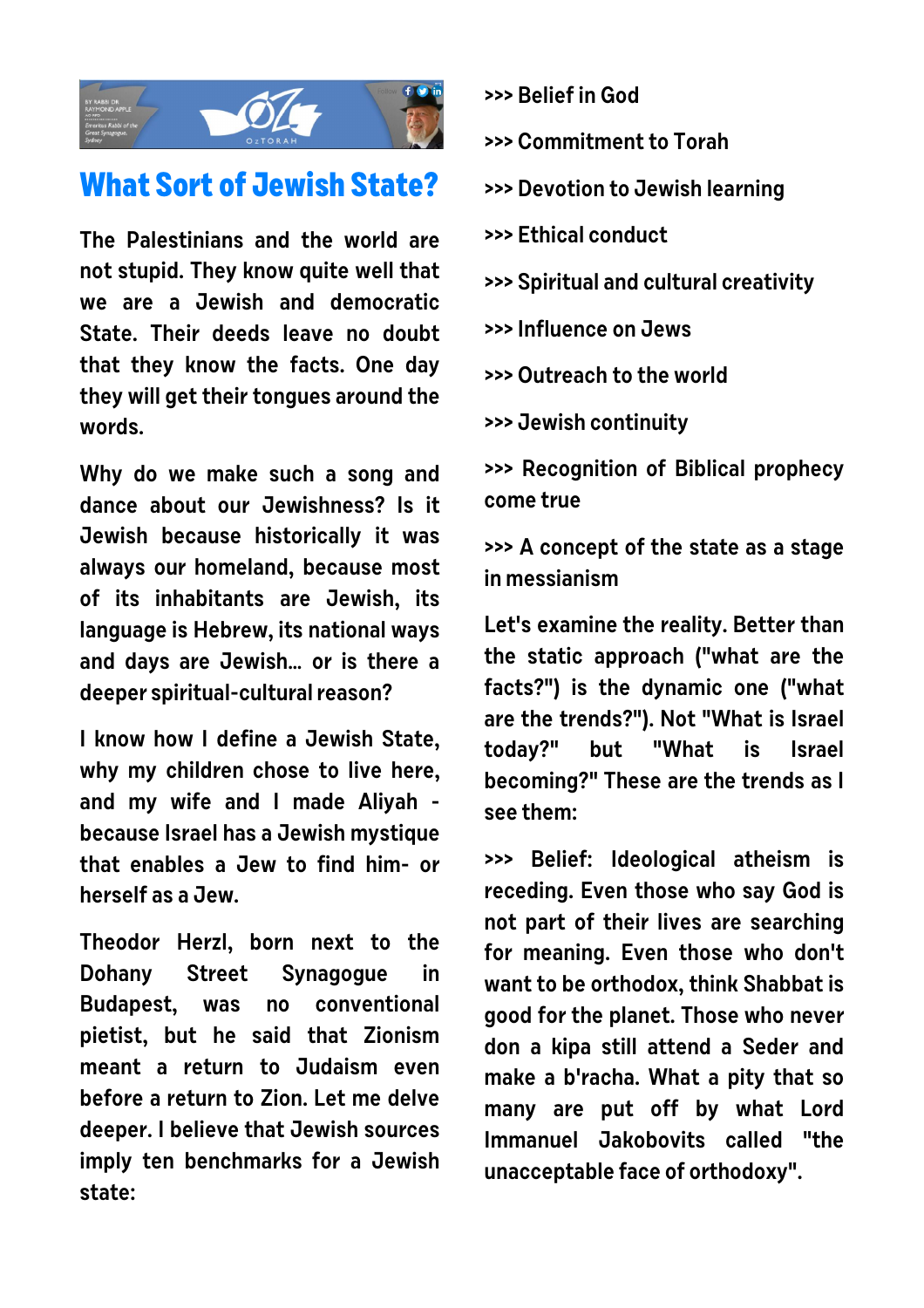**>>> Torah: The strength of Torah does not depend on how many people vote for the religious parties but on how much Judaism the Israeli people would opt for if they weren't afraid of the charedim getting control of the State. Most would like to see what Jewish ideas could contribute to civil law and government.**

**>>> Jewish learning: Torah learning is a growth industry; yeshivot are opening all the time, for women too, with an array of outlooks and ideologies - even secular yeshivot, a sign that many are thirsting for their heritage. Not enough, however, is done to inject Jewish content into the state school system.**

**>>> Ethical conduct: Chaim Weizmann wanted Israel to be "a high civilisation based on the austere standards of Jewish ethics". Corruption, powerhunger and intolerance are blots on the State and must be eradicated. In the broader sense, the health funds, government agencies, businesses and banks should be kosher. The chief rabbinate should have the courage to be a prophetic voice for the broad ethical principles of the Jewish tradition.**

**>>> Spiritual/cultural creativity: Israeli science, technology and culture are great products of the Jewish mind. But Rav Kook used to** **say, "May the time come when those who are great among the Jews will be great as Jews." How strange that we have so few spiritual geniuses in Israel!**

**>>> Influence on Jews: World Jewry is having a hard time. But Dickens said the worst of times was also the best of times. Israel's chief export used to be oranges. Now it is teachers, books and religious appurtenances, even ideas and insights. Our chief import is olim - but we should also import and take note of the opinions of those who choose to remain in the Diaspora. Our opinions are not always right: theirs are not always wrong.**

**>>> Outreach to the world: Israel's resurgence and survival inspire millions of gentiles, especially Christians brought up on the Bible. The anti-Israel humbug does not necessarily reflect grass roots opinion. Israel's work for other nations enriches the world… but to be fully Jewish we must play a larger role in the arena of ethics. Else we will be, in Heschel's words, a messenger who has forgotten the message.**

**>>> Continuity with Jewish history: Everywhere in Israel the past comes alive. But some Israelis have only heard of Hillel and Shammai because of street names. Are they aware of**